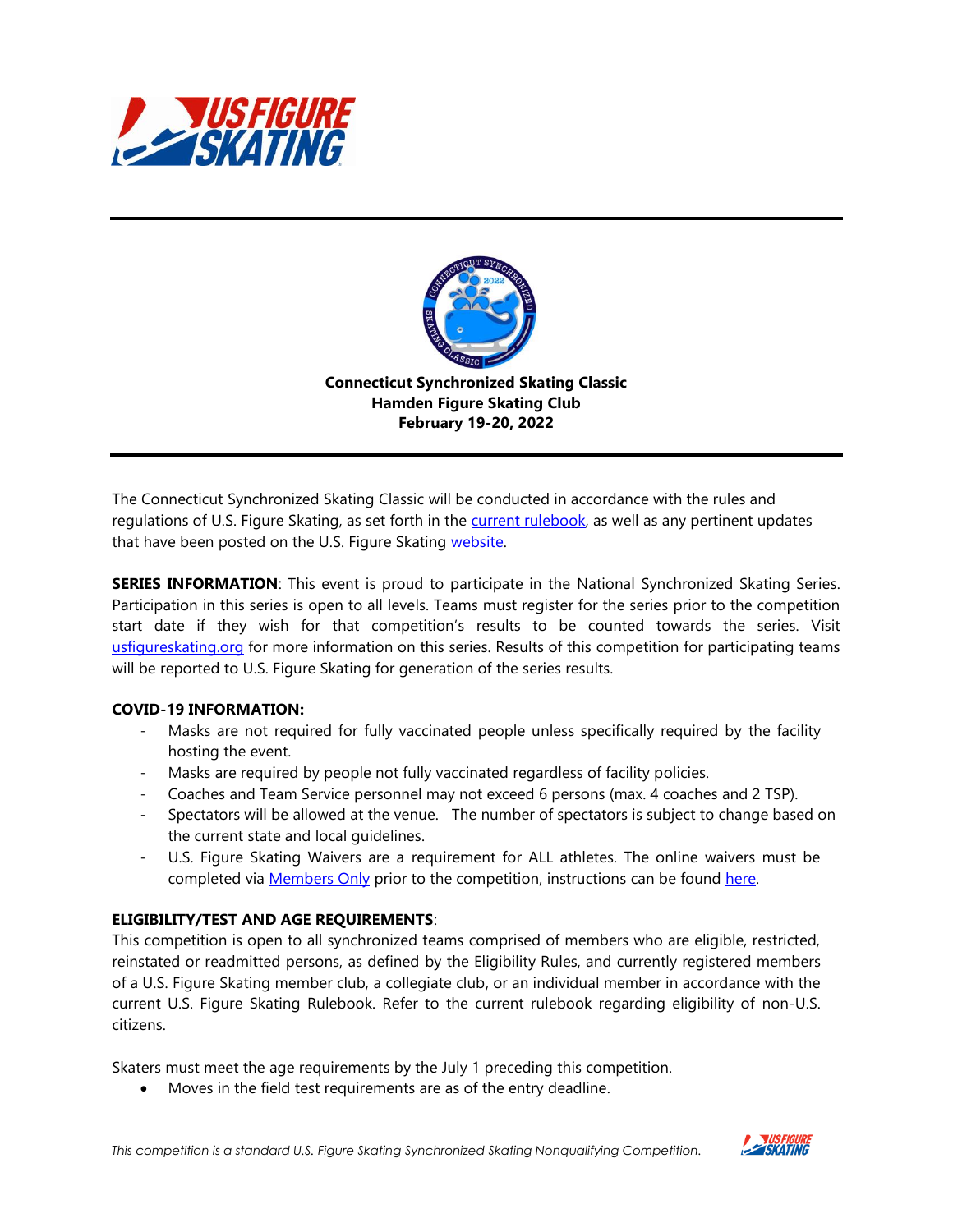#### **COMPETITION REGISTRATION:**

- Registration deadline: February 5, 2022 at 11:59 PM ET
- Roster Change deadline: February 12, 2022 11:59 PM ET
- All entries must be made using the **EMS** [system](https://m.usfigureskating.org/competition/30428)

All teams are required to register online via the U.S. Figure Skating [Event Management System \(EMS\)](https://m.usfigureskating.org/competition/30428). Anyone listed as a team manager or coach for a team in their Members Only Team Profile will be able to access the registration system. Registration for the competition is not considered final until online payment has been received. Online payment via credit card is the only form of accepted payment for registration in EMS.

## **EVENTS OFFERED AND ENTRY FEES:**

To see the current synchronized skating handbook/technical information and current ISU communications: [CLICK HERE](https://www.usfigureskating.org/members-only/officials/skating-rules-and-resources/synchronized?mocrToken=-TkN1FkbLtRqCzHJk1xrZ9BiFE_o5lNfRcrSvE6s3SkDIJWSL2zFEERqFk4gpe1s-eAwgLNUdhHGPUaYrUokq6pUynXVFw509Ta4705JjSUAEs2Z5YU5j6DooyPS_-eO-3fGflfMSpLMA54EgEz8D7wFqBcWHbZSlL1hqnu-pzLy9ri1O-GIfv9hDgfZHz4wWXZWi9D7HwkBHz6n35IQdwAQMTcj70IYC34DLYhMVdc=) or on the event offered below.

Aspire Synchro events will be run in accordance with the Learn to Skate USA Compete USA Manual (a maximum of 6 teams per group).

| <b>Aspire Synchro Events</b>   |                       |                 |                   |  |  |  |
|--------------------------------|-----------------------|-----------------|-------------------|--|--|--|
| <b>Event Offered</b>           | <b>Judging System</b> | <b>Team Fee</b> | <b>Skater Fee</b> |  |  |  |
| <b>Snowplow Sam</b>            | 6.0                   | \$60            | \$12              |  |  |  |
| <b>Aspire Beginner</b>         | 6.0                   | \$60            | \$12              |  |  |  |
| <b>Aspire Pre-Preliminary</b>  | 6.0                   | \$60            | \$12              |  |  |  |
| <b>Aspire Preliminary</b>      | 6.0                   | \$60            | \$12              |  |  |  |
|                                | 6.0 Events            |                 |                   |  |  |  |
| <b>Event Offered</b>           | <b>Judging System</b> | <b>Team Fee</b> | <b>Skater Fee</b> |  |  |  |
| Open Collegiate                | 6.0                   | \$325           | \$30              |  |  |  |
| Open Adult                     | 6.0                   | \$325           | \$30              |  |  |  |
| <b>Open Masters</b>            | 6.0                   | \$325           | \$30              |  |  |  |
|                                | <b>IJS Events</b>     |                 |                   |  |  |  |
| <b>Event Offered</b>           | <b>Judging System</b> | <b>Team Fee</b> | <b>Skater Fee</b> |  |  |  |
| Preliminary                    | $US^*$                | \$325           | \$30              |  |  |  |
| Pre-Juvenile                   | <b>IJS</b>            | \$325           | \$30              |  |  |  |
| Open Juvenile                  | <b>IJS</b>            | \$325           | \$30              |  |  |  |
| Juvenile                       | IJS                   | \$325           | \$30              |  |  |  |
| <b>Intermediate</b>            | <b>IJS</b>            | \$325           | \$30              |  |  |  |
| <b>Novice</b>                  | IJS                   | \$325           | \$30              |  |  |  |
| Junior Combined (Short & Free) | IJS                   | \$375           | \$30              |  |  |  |
| Senior Combined (Short & Free) | IJS                   | \$375           | \$30              |  |  |  |

For Aspire levels, teams may choose to skate up one level if they would like more of a challenge.

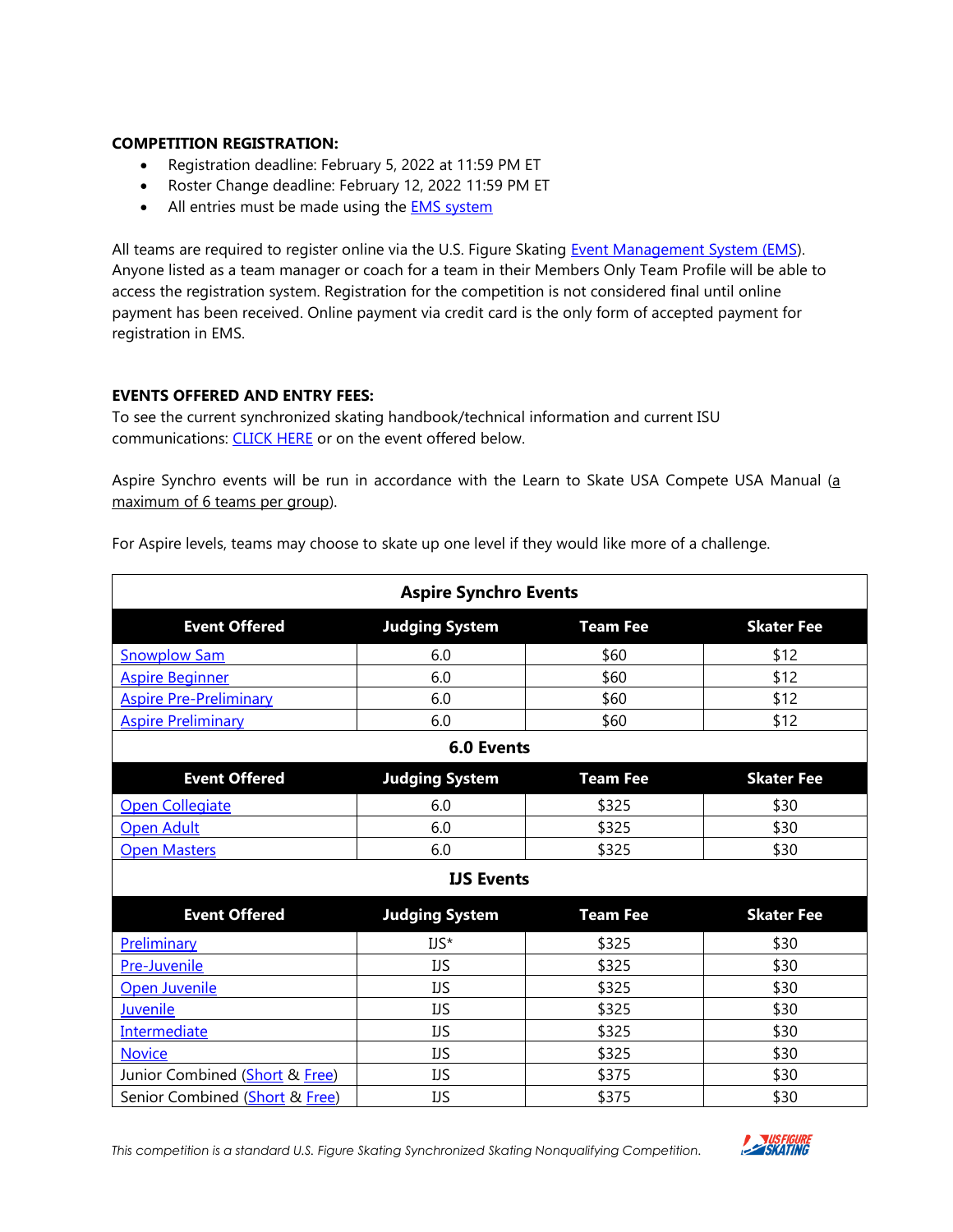| Collegiate     | <b>TIC</b><br>ر_ ر_ | よつつに<br>رےرب | よつへ<br>งวบ |
|----------------|---------------------|--------------|------------|
| <b>Adult</b>   | <b>TIC</b><br>درړ   | よつつに<br>رےرب | \$30       |
| <b>Masters</b> | חו ד<br>ມມ          | よつつに<br>رےرب | \$30       |

**REFUND POLICY:** Entry fees will not be refunded after entry deadline unless no competition exists, or the event is canceled. There will be no refunds for medical withdrawals.

# **FACILITIES**:

People's United Center 305 Sherman Ave Hamden CT 06518

The People's United Center is a 185,000-square-foot facility with basketball and hockey arenas joined by a common lobby area and university club.

The Rink is a standard NHL surface (200' x 85') with hockey lines.

**LOCKER ROOMS AND CHANGING AREAS:** This event will follow the Locker Rooms and Changing Area policy included in the **SafeSport Handbook**.

Athletes will not be permitted to change in pop-up tents inside the facility or on the facility grounds.

# **MUSIC AND PPC:**

All teams are required to upload their competition music, and if competing in an IJS event, submit their planned program content to their Team Portal in EMS  $by$  music and PPC deadline as indicated below. All music and PPC submissions must be made via the Team Portal in the [Event Management System \(EMS\)](https://m.usfigureskating.org/competition/30428) under the Music and Program Content Tab. After the deadline, music and PPCs can no longer be uploaded online. Questions regarding upload? Email [productsupport@USFigureSkating.org.](mailto:productsupport@USFigureSkating.org) 

## **MUSIC DEADLINE**: 02/12/2022 at 11:59 PM ET **PPC DEADLINE**: 02/12/2022 at 11:59 PM ET

# **\* PLEASE HAVE SEPARATE CDs FOR PRACTICE AND COMPETITION BACKUP\***

**LIABILITY**: U.S. Figure Skating, (Hamden Figure Skating Club), and (People's United Center / Quinnipiac University) accept no responsibility for injury or damage sustained by any participant in this competition. This is in accordance with Rule 1600 of the official U.S. Figure Skating Rulebook.

**ON SITE CHECK IN:** Check in will begin February 20, 2022. The check-in table will be located in the lobby of the rink

Check in will be open one hour before the first event and run through the last event of the day. One team representative should check in on behalf of the team as soon as the team arrives at the competition. Team personnel (coaches, team managers and team service personnel) must check in separately to receive their credential (see requirements below).

# **COMPLIANCE AND CREDENTIALING:**

Each team will receive a maximum of four coach credentials and two team service personnel credentials, as well as one credential for each skater on the competition roster. To receive a credential at the

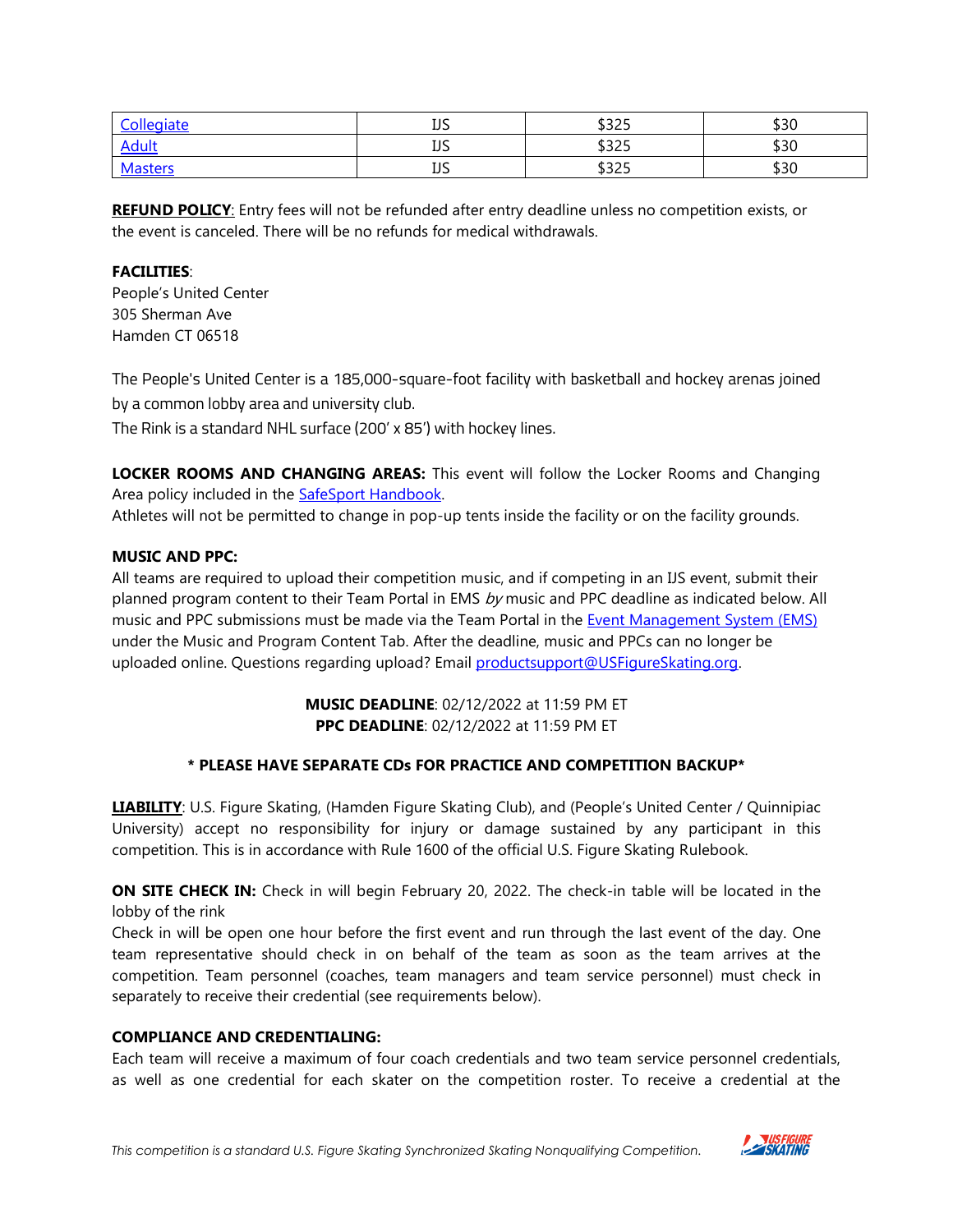competition, team personnel (coaches and team service personnel) and any mandatory athletes must meet all compliance requirements for the current season.

All team personnel and skaters who will need to receive a credential must be listed in the Team Portal for the competition (Team Personnel for coaches and team managers; Competition Roster for skaters and alternates).

The local organizing committee/club will have a list of team personnel who are cleared for a credential at the competition. Team personnel will need to check in at the event registration desk and show a government issued photo ID to receive a credential. Team personnel who are **NOT** on the list will need to show proof of compliance, as required by your role with the team, and a photo ID at check-in.

If a team personnel cannot provide a photo ID and is not on the list or cannot produce the necessary documents, he or she will not be allowed a credential – no exceptions. We strongly urge all team personnel to have their compliance cards with them. Non-credentialed coaches will not be permitted in the designated coaching area at rink side during events, including practice sessions. Non-credentialed team personnel will not be permitted in any team designated areas.

The local organizing committee/club will also have a list of mandatory athletes who are cleared for a credential at the competition. Mandatory athletes will not be required to check-in independently from the team, but the athletes' credentials should be pulled, and the team flagged for review at check-in. Any mandatory athlete that cannot provide proof of SafeSport completion will not be allowed a credential or participation in the competition –  $\underline{no}$  exceptions. We strongly urge all team managers and mandatory athletes to maintain a copy of proof of compliance with them at the time of check-in.

# **\*** Items noted with a red star below are accessible via U.S. Figure Skating Members Only Website: [www.usfsaonline.org](http://www.usfsaonline.org/) → Person Icon or Account → Member Profile → Compliance

Coach/Choreographer (domestic/non-foreign):

- ✓ Must be a current full member of U.S. Figure Skating either through a member club or as an individual member.
- $\checkmark$  If 18 years or older, must submit information for, proper payment of \$30 and successfully pass a background check. **\***
	- o The background check will be valid for two seasons, the one in which it was completed plus one additional.
- ✓ If 18 years or older, must complete annual SafeSport Training. **\***
	- $\circ$  The training will be valid for 365 days from date of completion and there is no cost for the training/certification.
- ✓ Must complete the Professional Coach/Choreographer Coaching Education Requirement (CER) through the Professional [Skaters Association \(PSA\).](https://skatepsa.com/compliance)
- $\checkmark$  Must submit proof of general liability insurance with limits of \$1 million per occurrence/ \$5 million aggregate.
- ✓ Must agree to the U.S. Figure Skating Code of Ethics. **\***
- $\checkmark$  Must complete three waivers: 1) Assumption of Risk, Waiver and Release and Indemnification Agreement, 2) Medical Consent, and 3) Name and Likeness Release and Consent Agreement. **\***
- $\checkmark$  If attending a qualifying competition or traveling as a part of Team USA and/or International Selection Pool (ISP), must be a full member of the [Professional Skaters Association \(PSA\).](https://skatepsa.com/membership)

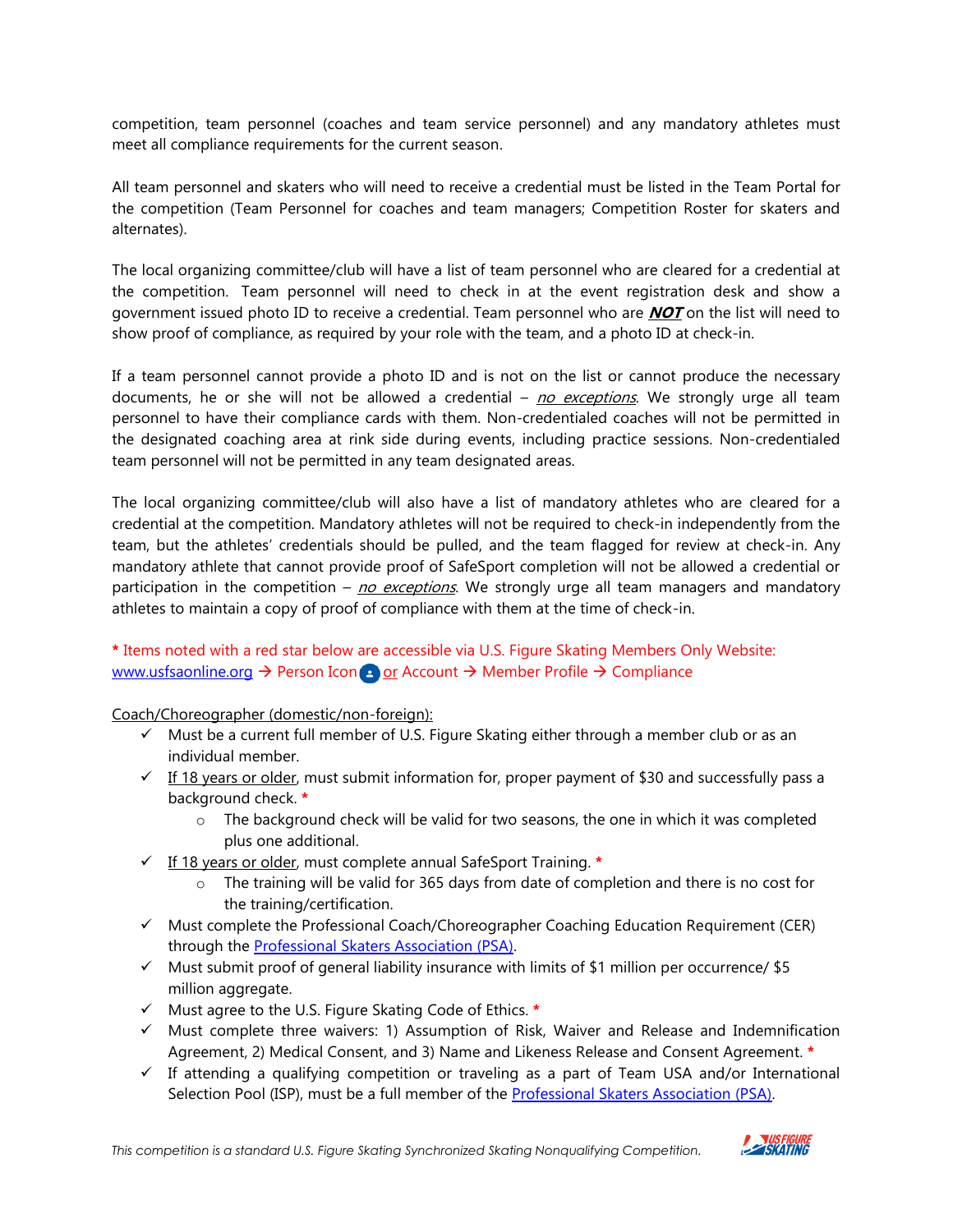Foreign Coach/Choreographer:

 $\checkmark$  Required to present the LOC with a letter from their federation verifying they are a member in good standing.

# Team Service Personnel (if 18 years of age or older):

- $\checkmark$  Submit information, pay for and successfully pass an annual background check through U.S. Figure Skating in Members Only. No other form of background check will be accepted. **\***
- ✓ Complete SafeSport certification. **\***

# Mandatory Athletes:

Athletes age 18+ as of the competition start date who will be competing on a team (i.e. synchro, dance, pairs, Theatre, etc.) with at least one minor athlete must complete SafeSport training. **\***

Minor athletes who turn 18 mid-season are encouraged to seek parental consent to take the online SafeSport training early to avoid any disruptions in their ability to participate as the training is required upon turning 18. The athlete will not be SafeSport compliant until they have completed the training and their Members Only portal reflects completion. Please email [safesport@usfigureskating.org](mailto:safesport@usfigureskating.org) for instructions or questions regarding parental consent.

## **PRACTICE ICE: Practice ice is mandatory for all teams competing under IJS**

All Practices will be held at the People's United Center.

- **FEES And Length of time:**
	- 8 minutes: \$100. Juvenile, Open Juvenile, Pre-Juvenile, Preliminary, Adult, Masters, Open Collegiate, Open Adult, Open Masters, Synchro Skills 1, 2, 3, and Snowplow Sam
	- 10 minutes: \$125. Senior SP, Junior SP, Novice FS, Intermediate FS.
	- 12 minutes for \$150. Junior FS, Senior FS, and Collegiate FS only.
- **How it will be scheduled:** Assignment of unofficial practice ice will be on a first come, first served basis, and scheduled at the discretion of the Chief Referee, after mandatory practice ice is assigned.
- Practice ice schedule will be posted as soon as available on <https://www.ctsynchroclassic.com/>

## How to Purchase Practice Ice:

- 1. Purchase Practice ice via EMS for the total number of segments requested
	- a. The practice ice tab will become available during the configured "pre-purchase" window. The total number of segments your team purchases cannot be guaranteed. Any segments that cannot be scheduled by the LOC will be refunded to the team.
- 2. Complete the Mandatory Team Information form:

**PHOTO/VIDEO:** Professional videos will be taken of teams during the competition. Synchro Skills 1-3 must purchase the videography package separately. Included in your entry fee each team will receive all videos and a link will be provided prior to the event for live streaming should it be available

Note, [per U.S. Figure Skating policy,](https://public.3.basecamp.com/p/EsWCNMRdrZ3qJs6LsB9RM9Vf) photographing and/or recording of anyone other than your own team is strictly prohibited.

*This competition is a standard U.S. Figure Skating Synchronized Skating Nonqualifying Competition.* 

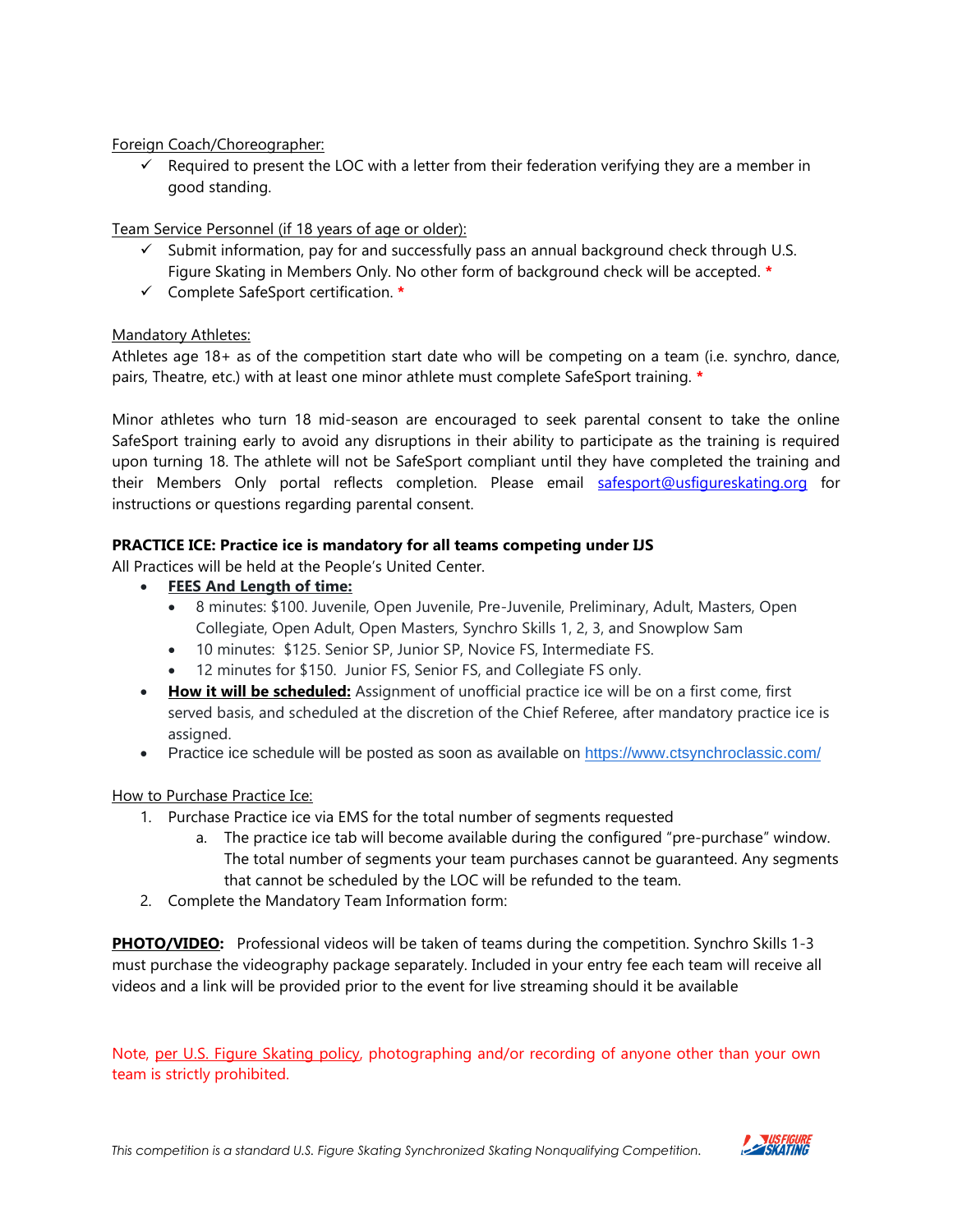**AWARDS:** Award ceremonies will be held throughout the event in a designated area. Medals will be awarded for 1st, 2nd, and 3rd

**OFFICIAL NOTICES:** An official bulletin board will be maintained at the lobby of the rink It is the responsibility of the team personnel to check the bulletin board frequently for any schedule changes and/or additional information.

The official schedule of events will be posted no later than 7 calendar days prior to the start of the competition**.** 

**VOLUNTEER INFO:** In order to run a successful competition, we are always in need of volunteers. We have positions available for everyone. If you are interested in helping out please send an email to [ctsynchroskatingclassic@gmail.com](mailto:ctsynchroskatingclassic@gmail.com) and we will be happy to work with you.

#### **Click [here](https://public.3.basecamp.com/p/QHbiL9vMozNJ3USgx2oKYbX2) for sample volunteer positions**

#### **VOLUNTEER COMPLIANCE:**

Reminder: compliant positions at all U.S. Figure Skating sanctioned events include **key LOC members, locker room monitors and ALL medical event personnel.** To be considered compliant, an approved volunteer serving in one of these positions must:

- ✓ Must submit information for a background check, proper payment of \$30 and successfully pass a background check**\***
	- $\circ$  The background check will be valid for two seasons: the one in which it was completed, plus one additional
- ✓ Must complete annual SafeSport Training
	- o The training will be valid for 365 days from date of completion and there is no cost for the training/certification **\***

**\*** Accessible via U.S. Figure Skating Members Only website: [www.usfsaonline.org](http://www.usfsaonline.org/) → Person Icon (insert icon?) or Account → Member Profile → Compliance

### **CONTACT INFORMATION:**

Competition website: https://www.ctsynchroclassic.com/ For questions, please contact the following individuals:

| Competition Chair: | $\sim$ 1<br>Shari Hough | .tingclassic@gmail.com<br>nroskatil | 203-592-2372    |
|--------------------|-------------------------|-------------------------------------|-----------------|
| Chief Referee:     | Laura davs              | Lekdays@aol.com                     | 2120<br>, 529-1 |